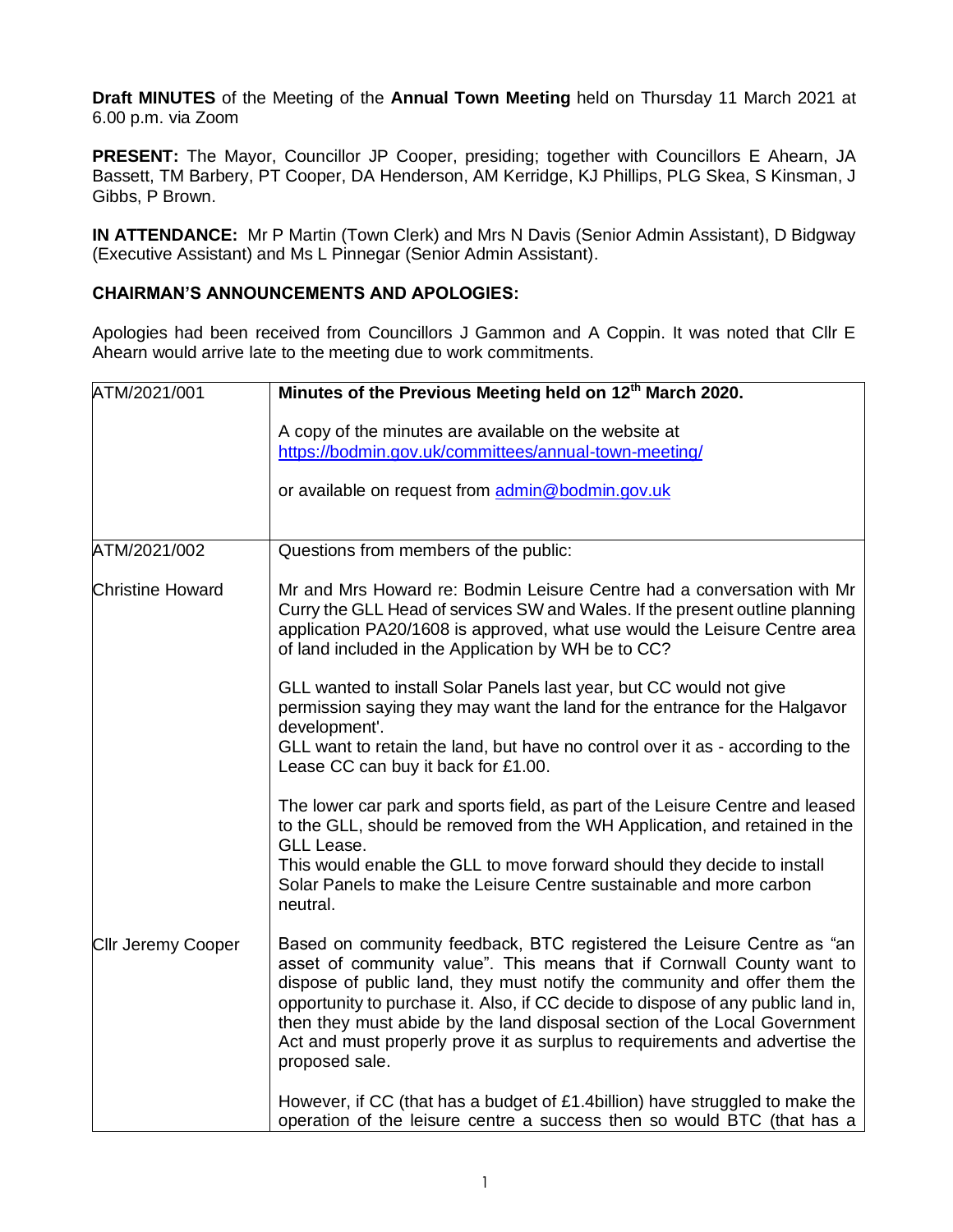|                            | budget of £1.4million). It would increase the precept significantly and hence<br>would require a substantial majority of the community to indicate, beyond<br>reasonable doubt, their agreement to take on that liability. The residents of<br>Bodmin would be responsible for operating the centre as well as the financial<br>well-being of it which is a massive financial undertaking.                                                                                                                   |
|----------------------------|--------------------------------------------------------------------------------------------------------------------------------------------------------------------------------------------------------------------------------------------------------------------------------------------------------------------------------------------------------------------------------------------------------------------------------------------------------------------------------------------------------------|
|                            | If it does come up for sale, community benefits societies, such as the<br>Chamber of Commerce and Into Bodmin, have made the case for the leisure<br>centre to be declared an asset of community benefit and as such could be<br>considered as a potential venture.                                                                                                                                                                                                                                          |
|                            | It may be that the residents may have to react quickly to the situation and<br>should keep this on the radar.                                                                                                                                                                                                                                                                                                                                                                                                |
| <b>Christine Howard</b>    | Use of the leisure centre has gone down because facilities that had previously<br>been available have been withdrawn, in particular, a refreshment/café area.                                                                                                                                                                                                                                                                                                                                                |
|                            | The LTA, that provide funding, as one of 52 centres nationally, for tennis,<br>cannot hold tournaments or other events because of the lack of refreshment<br>facilities.                                                                                                                                                                                                                                                                                                                                     |
|                            | The gym seems to have been expanded at the expense of the café and the<br>viewing area. However, usage overall seems to have been reducing since<br>2010 and feels there is something wrong with the running of the place. Fewer<br>sporting groups, community groups and children's parties are using it<br>whereas, it has been a brilliant facility, used and valued by the community in<br>the past.                                                                                                     |
|                            | The installation of the solar panels could potentially help to make it financially<br>sustainable.                                                                                                                                                                                                                                                                                                                                                                                                           |
| <b>Cllr Jeremy Cooper</b>  | A point of record, that the self-build land around the leisure centre was sold<br>by North Cornwall District council. And it would be unthinkable that a town the<br>size of Bodmin not to have a swimming pool in the future. Bodmin Town<br>representatives on the County Council need to answer these questions.                                                                                                                                                                                          |
| Cllr Phil Cooper           | Carn Brae, in Pool Redruth, have set up a trust whereby local estate agents<br>make monthly contributions to support their leisure centre as a payback for<br>having a sustainable leisure centre which is one of the things that attract<br>potential house buyers. Would BTC be able to acquire the car park area for<br>the £1 that the CC are able to? The TC would have to take advise and there<br>was some debate as to whether the car park could be registered as a<br>community asset on it's own. |
| <b>Cllr Karen Phillips</b> | Agreed with all the points Christine made. The centre has been poorly run for<br>many years. CC couldn't decide whether they were running a business or<br>community service, neither of which they were doing well. It needs to be run<br>properly and would endorse a collaboration between BTC and the community<br>benefits societies.                                                                                                                                                                   |
| <b>Hilda Blacklaw</b>      | There is confusion about the new electoral boundaries as they aren't clear on<br>the CC website and enquired as to whether there was a clearer site.                                                                                                                                                                                                                                                                                                                                                         |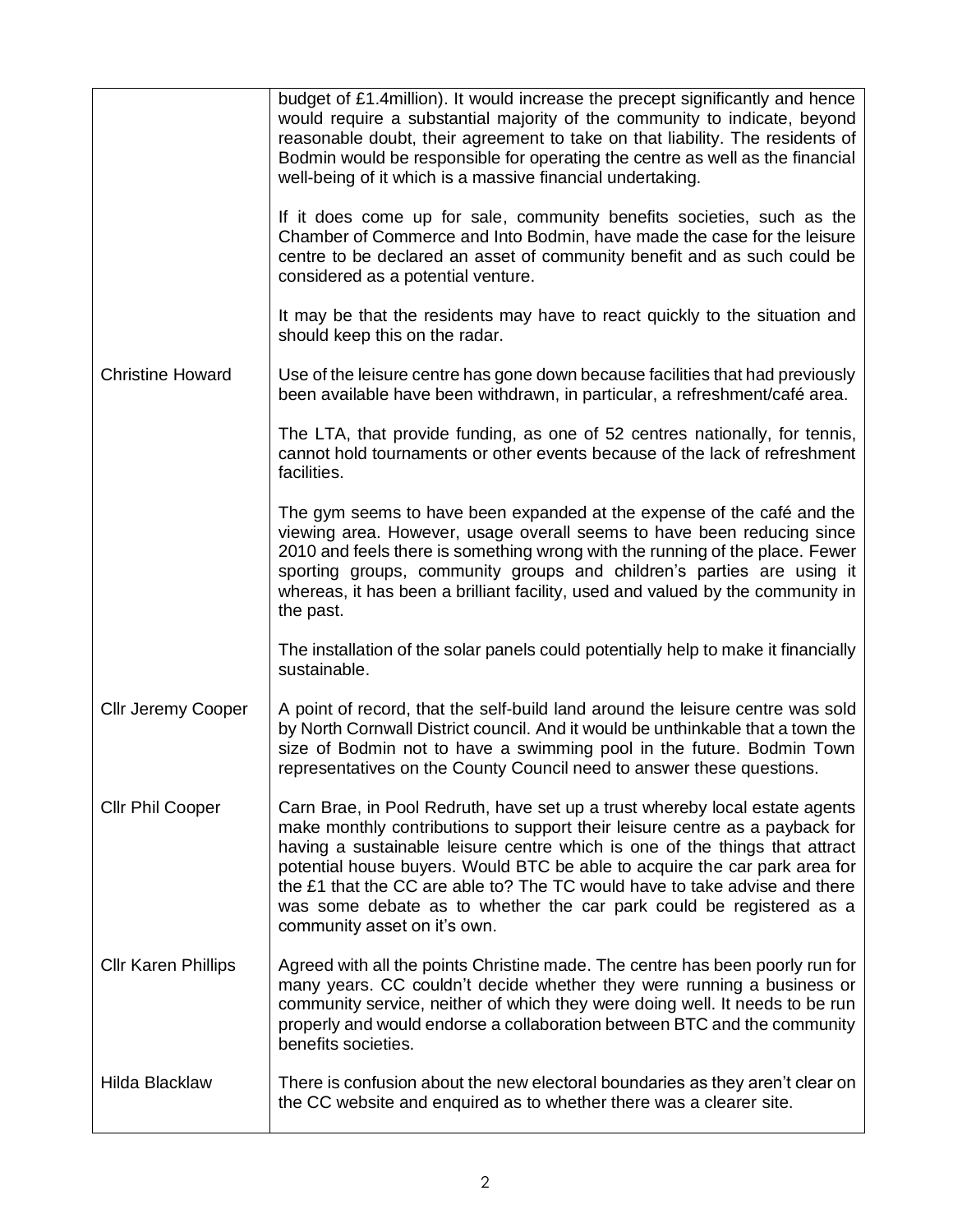| <b>Cllr Joy Bassett</b> | Bodmin has been reduced from 3 divisional wards to 2. Bodmin St Mary's and<br>St. Leonard's were merging and from May will be 1 ward.                                                                                                                                                                                                                                                  |
|-------------------------|----------------------------------------------------------------------------------------------------------------------------------------------------------------------------------------------------------------------------------------------------------------------------------------------------------------------------------------------------------------------------------------|
| Hilda Blacklaw          | There were some areas that appeared not to be part of Bodmin anymore, like<br>Halgavor, Scarlett's Well and the area up by Asda, but, actually, have been<br>subsumed into another ward.                                                                                                                                                                                               |
| Cllr J Cooper           | Some of the town wards had been amalgamated with rural divisions to<br>balance the number of residents that each council member represents.                                                                                                                                                                                                                                            |
| Cllr A Kerridge         | The electoral commission had insisted on a reduction in councillors and that<br>each division was predicated on a precise mathematical formula based on<br>population. As a result, there are some surprising mergers for example the<br>grounds of St Lawrences hospital now forms part of a surrounding rural area.                                                                  |
| Cllr J Cooper           | These changes may have a positive effect as now there is more of a<br>connection between rural and town divisions of Bodmin and councillors<br>representing rural areas will have more of a vested interest in working with<br>BTC as the services and amenities, provided by the council, also serve their<br>constituents.                                                           |
| Alan Brown              | Sort clarity on what the boundaries for Bodmin Town Council would be.                                                                                                                                                                                                                                                                                                                  |
| <b>Cllr Bassett</b>     | The town council is unaffected by the changes and retains 3 divisional wards:<br>St Petroc's, St Mary's and St Leonards (1 ward) and Lanivet, Blisland and St<br>Lawrence (1 ward).                                                                                                                                                                                                    |
|                         | The county councillors have been reduced from 123 to 87 members hence<br>the different divisions. The county councillor who represented Halgavor will<br>change as a result of the divisional changes.                                                                                                                                                                                 |
| Bryan Hammond           | Enquired as to why there was no representation at the meeting of county<br>councillors and requested that an attendance register be published so that<br>residents can see attendance records of councillors at committees, before<br>local elections in May.                                                                                                                          |
|                         | https://bodmin.gov.uk/wp-content/uploads/2021/03/attendance-record-<br>15.3.2021.ods                                                                                                                                                                                                                                                                                                   |
|                         | Are Bodmin Town councillors confident that BTC is receiving all financial<br>contributions (section 106 contributions or community infrastructure levy) to<br>which it is entitled from developers?                                                                                                                                                                                    |
| Cllr J Cooper           | The s106 money is a condition of an application agreed between CCC at<br>developers at the planning stage. The purpose is to mitigate impact on local<br>infrastructure such as education, open spaces and transport.                                                                                                                                                                  |
|                         | Cornwall Council, often struggle and sometimes fail to obtain the<br>contributions from the developers, but are the initial recipient of these<br>contribution. Whoever the money was agreed to go to then has to apply for<br>them. The process to claim is complicated by design, making draw down for<br>local use difficult. Unclaimed money is often pooled and used more broadly |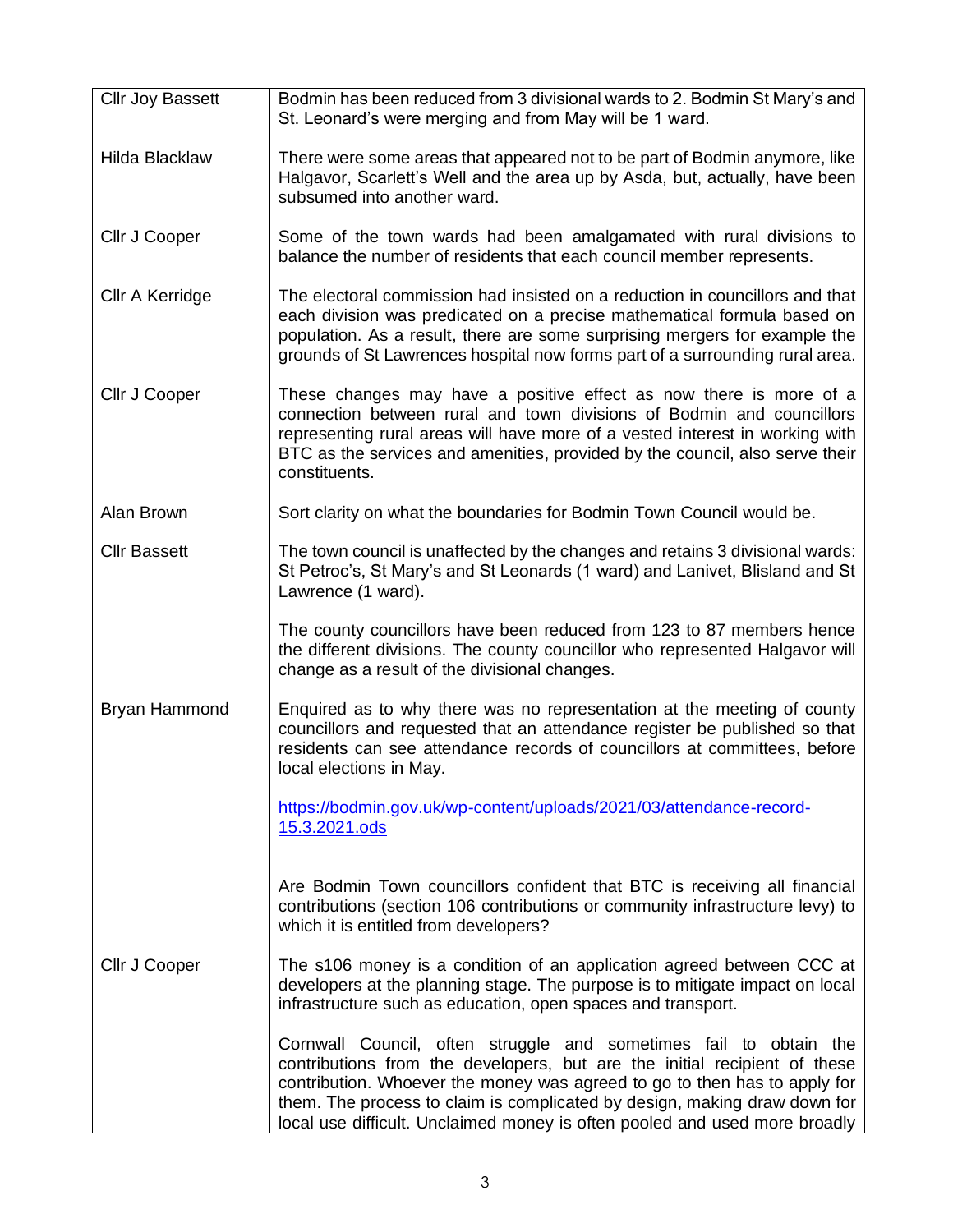|               | across a wider area diluting the benefit to the local community affected by the<br>development. Often developers get away without paying this money.                                                                                                                                                                                                                                                                                                                                                                                                                                                                                                                                                                                                                                                                                 |
|---------------|--------------------------------------------------------------------------------------------------------------------------------------------------------------------------------------------------------------------------------------------------------------------------------------------------------------------------------------------------------------------------------------------------------------------------------------------------------------------------------------------------------------------------------------------------------------------------------------------------------------------------------------------------------------------------------------------------------------------------------------------------------------------------------------------------------------------------------------|
|               | Community Infrastructure Levy (CIL) is different and Bodmin has benefitted.<br>Although all allocated areas are 0 rated under existing DPD (development<br>plan document) for CIL, any new ones are rated on a zonal map on the CC<br>website and that's where Neighbourhood plans enhance the opportunity to<br>claim. Contributions are calculated per new build house, and vary on size of<br>property. The contributions go into a central pot and the community is<br>allocated 15 or 25% (depending on whether it has a Neighbourhood Plan).<br>The rest is put into a strategic pot that all communities across the county can<br>bid for. Bodmin organisations such as Into Bodmin (electric bikes) and the<br>Gymnasium where the Boxing Club is based (car park and solar panels) have<br>been successful with their bids. |
|               | So bids funded by CIL have seen significant money come to Bodmin But s106<br>monies continue to pose a challenge. Although, in the past, Bodmin as<br>successful in claiming money to be used to renew lighting at Priory Park and<br>around the skatepark. However, BTC will keep trying.                                                                                                                                                                                                                                                                                                                                                                                                                                                                                                                                           |
| Alan Brown    | The way BTC has developed is much better, though still has a long way to<br>go.                                                                                                                                                                                                                                                                                                                                                                                                                                                                                                                                                                                                                                                                                                                                                      |
|               | It has been some months since the sixth member of St Mary's ward was co-<br>opted and yet there are no details on the website. Even if a full biography is<br>not ready the essential contact details should be there.                                                                                                                                                                                                                                                                                                                                                                                                                                                                                                                                                                                                               |
| Cllr J Cooper | Agreed to rectify this immediately. He further commented that this council was<br>always looking for ways to improve but have worked hard to carry out the<br>mandate given to them by the community. A lot of effort has been made by<br>councillors to engage with and represent the community and they continue to<br>work really hard to do this well but also recognise there is still a long way to<br>go. Continuous improvement for Bodmin relies on the successful<br>collaboration and support between individuals in the community, the wider<br>community and the town council.                                                                                                                                                                                                                                          |
| Alan Brown    | Why aren't the aims for 2021 on the website.                                                                                                                                                                                                                                                                                                                                                                                                                                                                                                                                                                                                                                                                                                                                                                                         |
| Cllr J Cooper | These will be decided by the new council when elected in May 2021.                                                                                                                                                                                                                                                                                                                                                                                                                                                                                                                                                                                                                                                                                                                                                                   |
| Alan Brown    | May is nearly halfway through the year.                                                                                                                                                                                                                                                                                                                                                                                                                                                                                                                                                                                                                                                                                                                                                                                              |
| Cllr J Cooper | Work is on-going on current projects, that will deliver aims and objectives<br>agreed by this present council and that it hopes to see through before the<br>election.                                                                                                                                                                                                                                                                                                                                                                                                                                                                                                                                                                                                                                                               |
| Cllr P Cooper | The new council will not have to start from scratch as there is a legacy of<br>strategic business plans and reports that can be used as a base from which<br>to identify the priorities for the community, to be adopted or amended.                                                                                                                                                                                                                                                                                                                                                                                                                                                                                                                                                                                                 |
| Alan Brown    | Felt the community would be better served by a rolling programme that is<br>updated each year.                                                                                                                                                                                                                                                                                                                                                                                                                                                                                                                                                                                                                                                                                                                                       |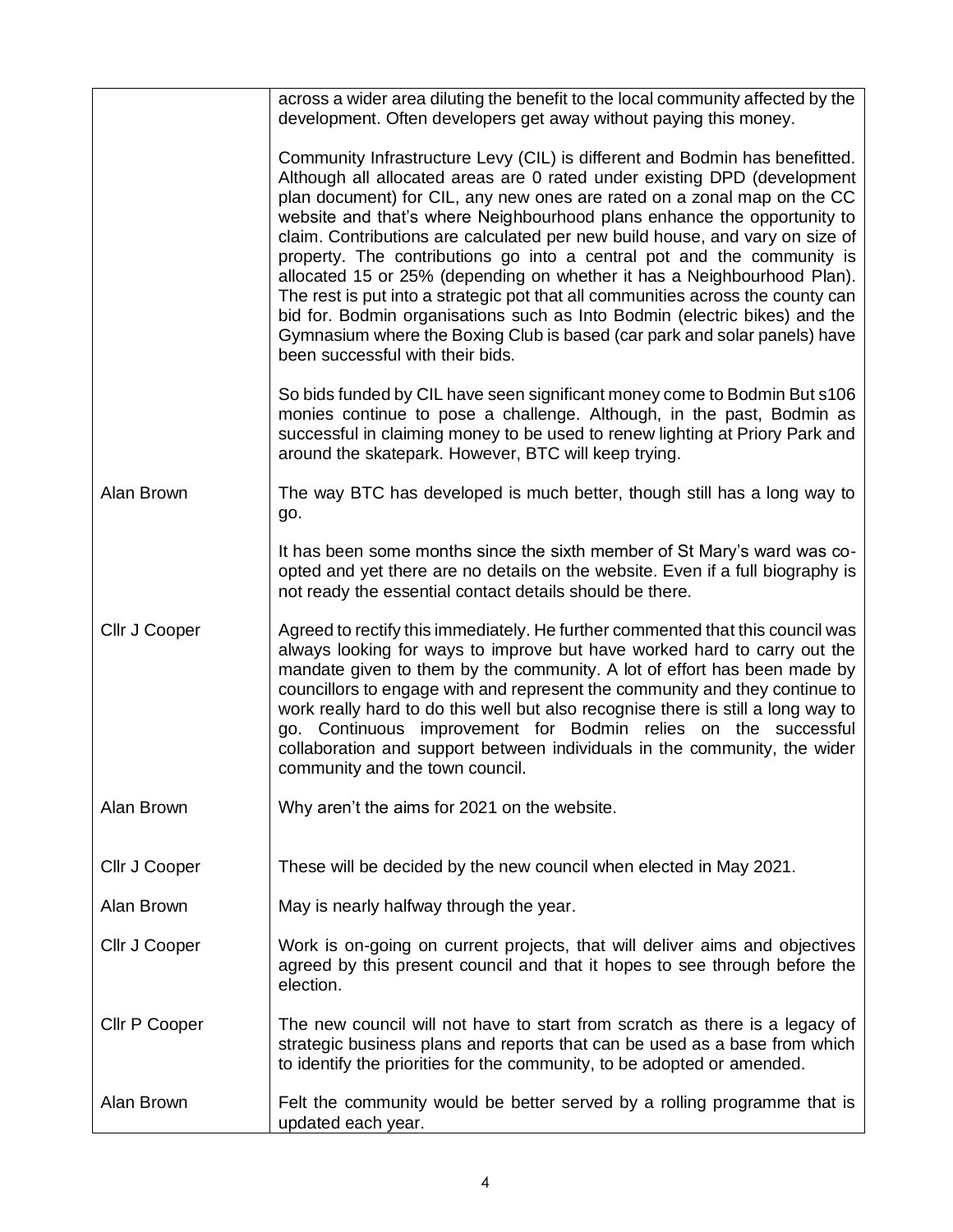| <b>CIIr D Henderson</b> | Reiterated the point that this year their work has been focussed on ensuring<br>projects were completed before May, in time for the new council to take over.                                                                                                                                                                                                                                                                                                                                                                                                                                                                                                                                     |
|-------------------------|---------------------------------------------------------------------------------------------------------------------------------------------------------------------------------------------------------------------------------------------------------------------------------------------------------------------------------------------------------------------------------------------------------------------------------------------------------------------------------------------------------------------------------------------------------------------------------------------------------------------------------------------------------------------------------------------------|
| Alan Brown              | More could be done to promote the work of the council as people want to see<br>evidence of where their money is going. He gave the example of the work on<br>the St Lawrences Clock.                                                                                                                                                                                                                                                                                                                                                                                                                                                                                                              |
| Cllr J Cooper           | This is a good example of the hours, weeks and months of work that go into<br>a project before anything visible happens. In this instance, there were<br>constraints and requirements to the erection of scaffolding that required a lot<br>of persistence and tenacity to overcome, whilst the council was,<br>simultaneously managing a compete re-organisation so that officers have<br>capacity to manage this work.                                                                                                                                                                                                                                                                          |
|                         | The other objectives that are continuing include the refurbishment of Shire<br>House and Shire House Suite so that it can be bought back into regular use,<br>Shire Hall and the Mount Folly area, Burgage plot nature projects, devolution<br>from CCC of areas that BTC could look after better than they are currently.                                                                                                                                                                                                                                                                                                                                                                        |
| <b>CIIr D Henderson</b> | There is an article published every week by either CII Henderson or CIIr J<br>Cooper in the Bodmin Voice newspaper that outlines the main focus of the<br>council for the week.                                                                                                                                                                                                                                                                                                                                                                                                                                                                                                                   |
| Alan Brown              | What is so difficult about refurbishing toilets?                                                                                                                                                                                                                                                                                                                                                                                                                                                                                                                                                                                                                                                  |
| Cllr J Cooper           | The people who BTC have had to deal with to get this done include architects,<br>safety advisers and consultants. There is a legal process the council has had<br>to follow, because of the cost. BTC has worked hard to protect both the<br>precept and level of service delivered to residents. The last quote received<br>for this work was prohibitive and obtaining good value for residents' money<br>takes time. However, it was acknowledged that it should have been delivered<br>quicker, but progress is being made now. The new appointment of an officer<br>who is well experienced in these types of projects ensures that residents will<br>see a faster turnaround in the future. |
| <b>Cllr M Barbery</b>   | Has Mr Brown considered becoming a councillor.                                                                                                                                                                                                                                                                                                                                                                                                                                                                                                                                                                                                                                                    |
| Alan Brown              | His frustration might inhibit the work of the council.                                                                                                                                                                                                                                                                                                                                                                                                                                                                                                                                                                                                                                            |
| Alan Brown              | Where does BTC want to be in 5 years time?                                                                                                                                                                                                                                                                                                                                                                                                                                                                                                                                                                                                                                                        |
| Cllr J Cooper           | BTC should be held up by all other parish councils in Cornwall as the one to<br>emulate. It should be cost effective, efficient, transparent and should engage<br>with the community. To have an engagement strategy that ensures that the<br>objectives of the council are driven by the community.                                                                                                                                                                                                                                                                                                                                                                                              |
| <b>Cllr J Bassett</b>   | The people of Bodmin feel that this is their council and are facilitated to have<br>more of a say and influence in the business of BTC.                                                                                                                                                                                                                                                                                                                                                                                                                                                                                                                                                           |
| Cllr P Cooper           | A number of the medium and long term objectives are outlined in the Bodmin<br>2030 and beyond vision statement. It is the vision for Bodmin shared by a<br>range of partners around the town. It sets out the expectation of BTC of how                                                                                                                                                                                                                                                                                                                                                                                                                                                           |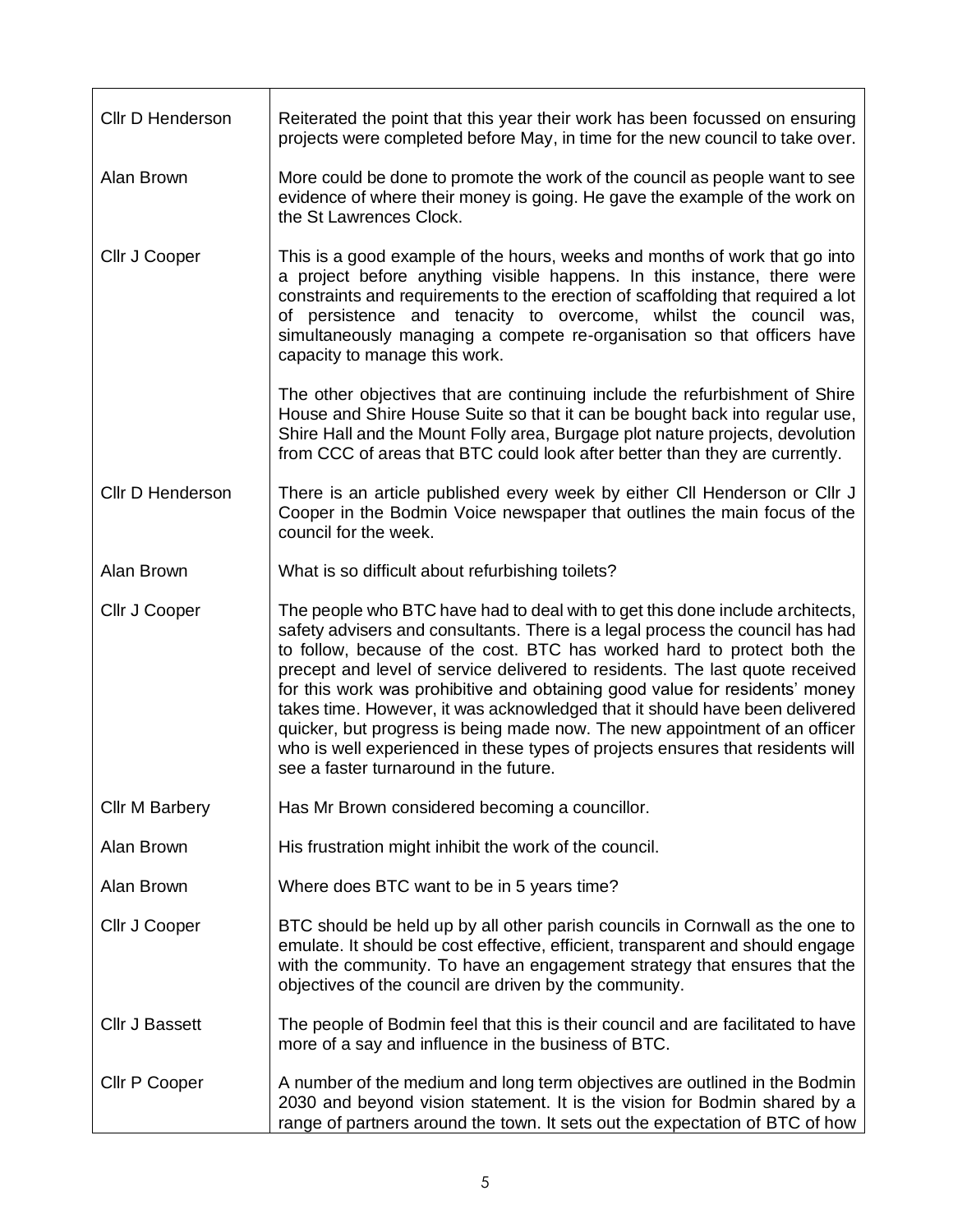|                       | CCC and Health partners can support delivery of the vision. It provides a<br>framework when considering requests for funding and adds weight to BTC<br>representation in other forums.                                                                                                                                                                                                                                                                   |
|-----------------------|----------------------------------------------------------------------------------------------------------------------------------------------------------------------------------------------------------------------------------------------------------------------------------------------------------------------------------------------------------------------------------------------------------------------------------------------------------|
| Alan Brown            | What influence do BTC have over the Health partners? Bodmin was promised<br>an emergency Drs surgery by April 2019. 2 others at Treliske and Penzance<br>have been completed but nothing for Bodmin.                                                                                                                                                                                                                                                     |
| Cllr J Cooper         | Health provision is the responsibility of the Cornwall Commissioning Group<br>(CCG) and CC. Full Council have a presentation from Bodmin surgeries and<br>the next meeting on 18.3.21.                                                                                                                                                                                                                                                                   |
|                       | The Health Commissioners were signatories to the Bodmin 2030 and beyond<br>vision statement and indicated that agreements to deliver this were at the<br>point of being signed and sealed. However, details such as location, type of<br>building, who is paying for what are still being negotiated. BTC has regular<br>meetings with CCC and will continue to make representation on this issue<br>and others such as the Dennison Road redevelopment. |
|                       | BTC plan to continue working together with Bodmin's local Health<br>representatives to continue to press the matter with the<br>Health<br>Commissioners.                                                                                                                                                                                                                                                                                                 |
|                       | A clearer understanding of why this has been delayed could, perhaps, be<br>provided by Scot Mann MP who made the original commitment to Bodmin.                                                                                                                                                                                                                                                                                                          |
| Alan Brown            | Bodmin does not get a fair choice in proposed road schemes. There are 3<br>examples of when Bodmin was given half a scheme: Boundary Road - no<br>pavements which is rubbish.                                                                                                                                                                                                                                                                            |
| <b>Hilda Blacklaw</b> | At the planning meeting, the specific issue on no footpath was discussed and<br>although BTC representatives voted against, the application was supported<br>by the County Councillor.                                                                                                                                                                                                                                                                   |
| Cllr J Cooper         | BTC are only consultees in these type of planning applications. A current<br>example is that BTC are trying to hold CCC to account for their documented<br>statement that transport links in the Launceston road area are upgraded<br>before any further development in Castle Hill area.                                                                                                                                                                |
| Cllr P Cooper         | A similar challenge exists at 5 ways, where traffic improvement systems were<br>supposed to be introduced to alleviate pressure before work on new<br>developments started at that end of town. Safety and access for existing<br>residents in these areas are of primary concern but seem to be ignored by<br>CCC.                                                                                                                                      |
| Cllr P Brown          | Questioned the decision of CCC to site accommodation buildings for the new<br>St Austell relief road even though there is no funding to commence work yet.<br>It is costing BTC thousands of £s per week.                                                                                                                                                                                                                                                |
|                       | Equally questionable was the go-ahead given for the development of 170<br>dwellings by Bunny Homes at Old Callywith road, a new college with a stem                                                                                                                                                                                                                                                                                                      |